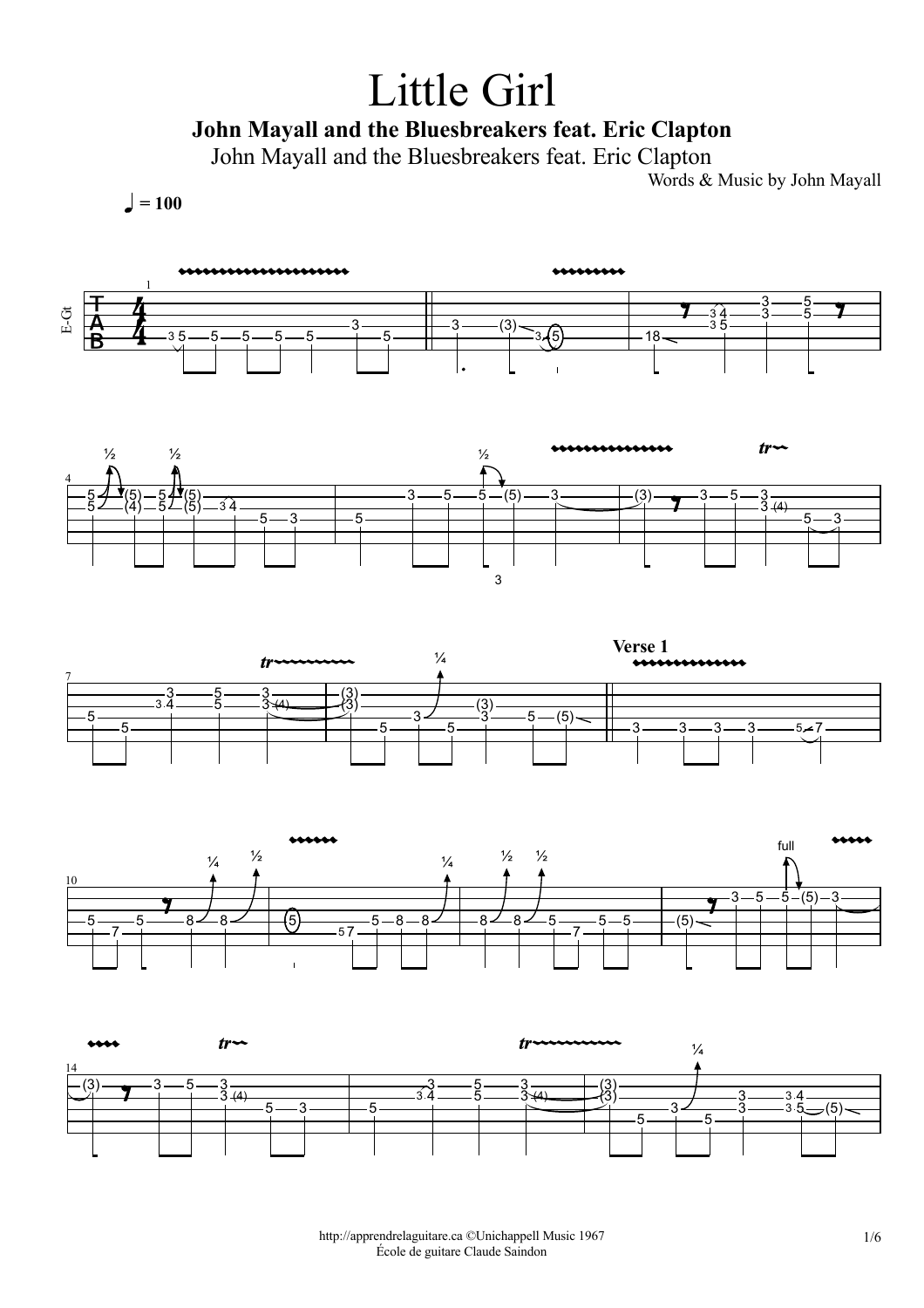





rake







2/6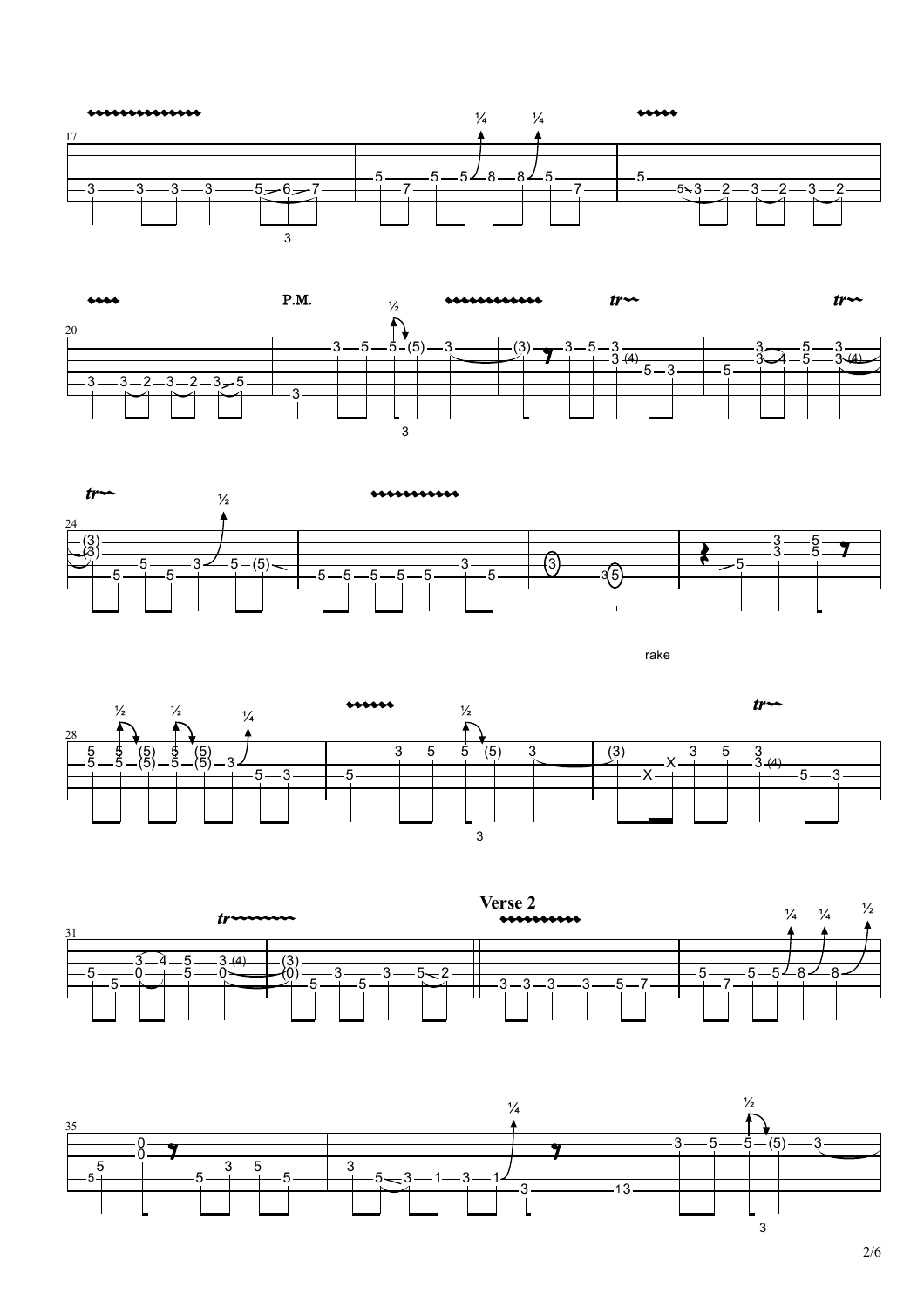





sorta "tap" this. Don't hit with your right hand





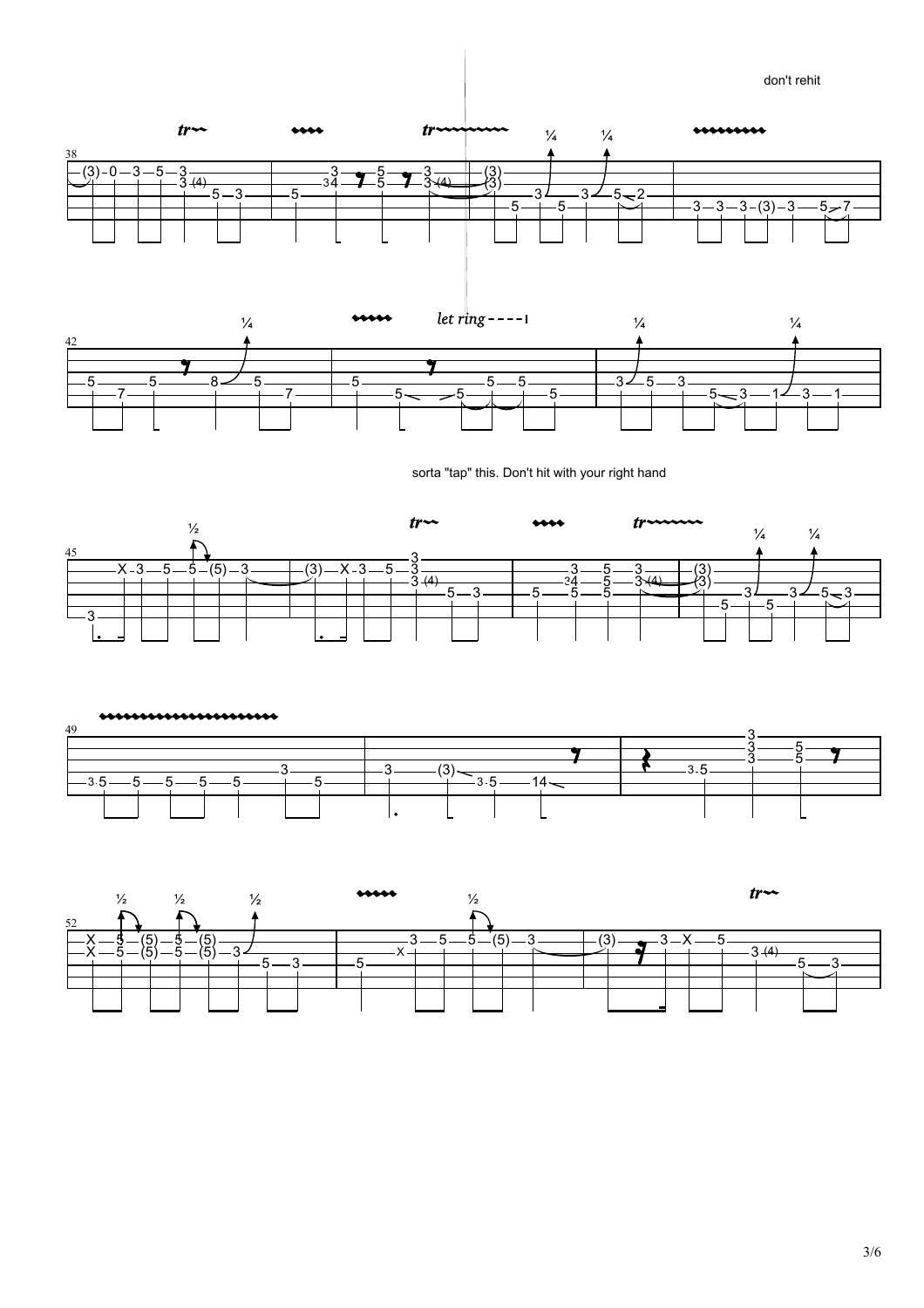









4/6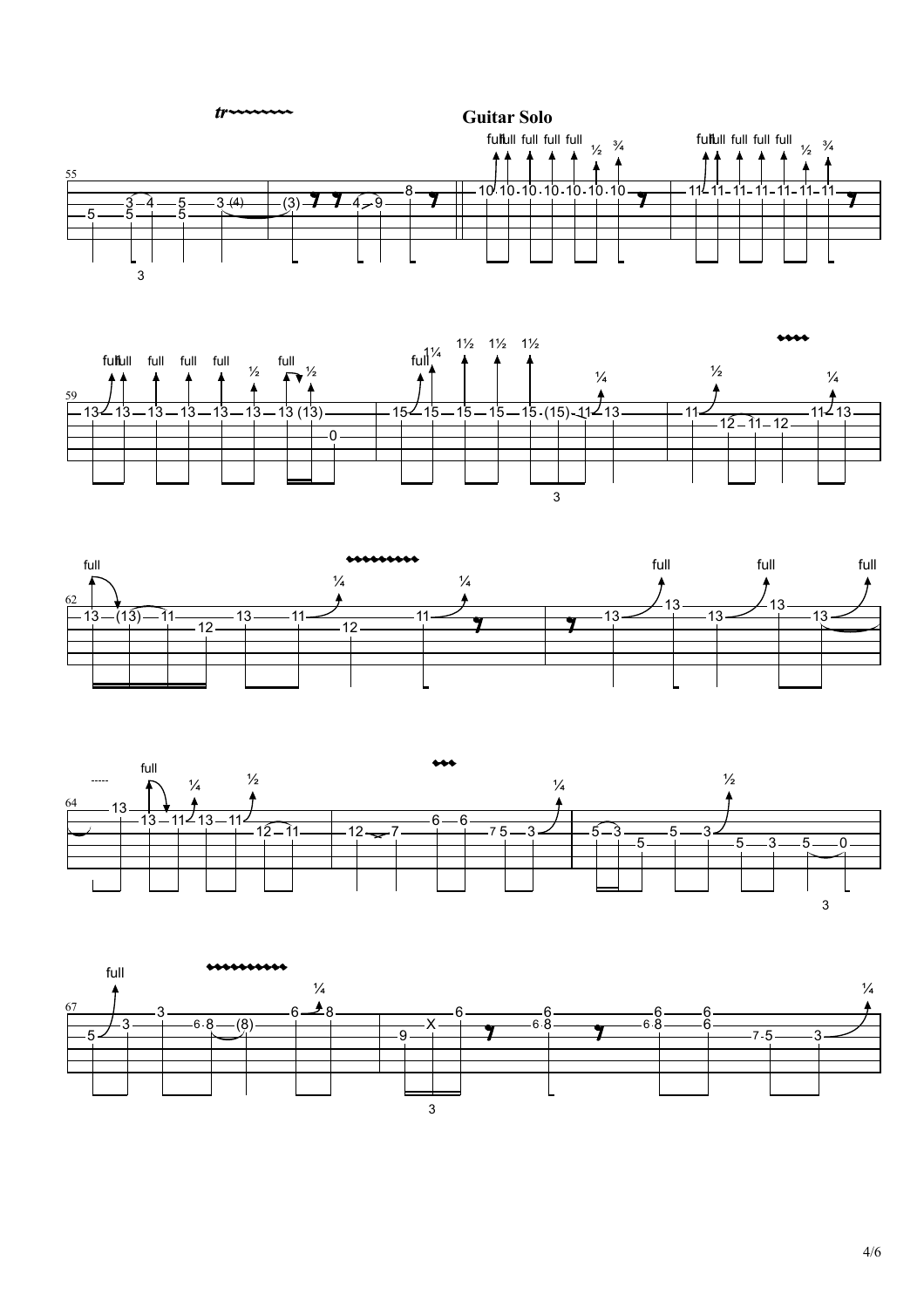don't rehit